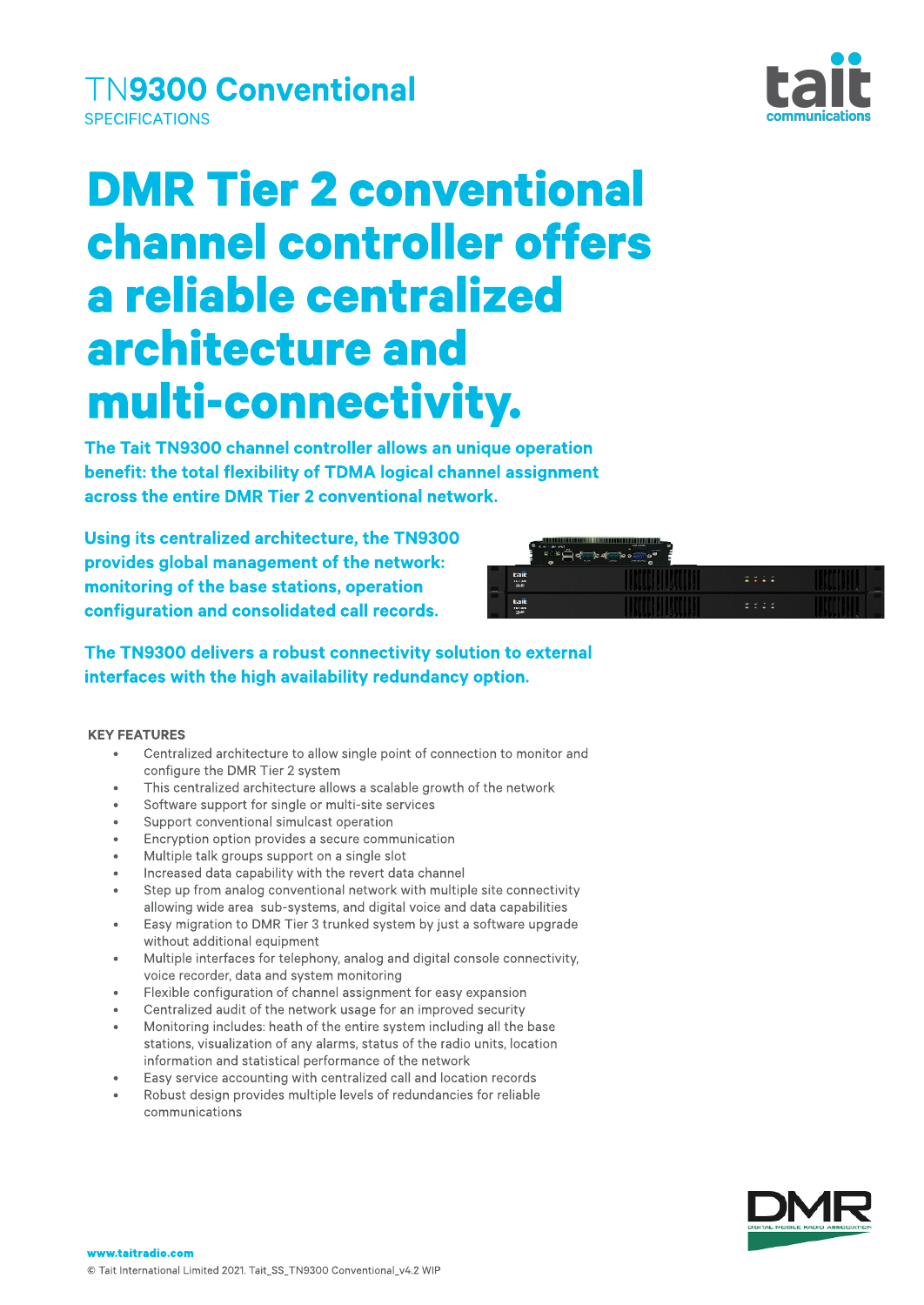

#### **FEATURES AND BENEFITS**

#### Tait DMRchannel controller

- The TN9300 channel controller's main functions are to allow more flexibility of logical channel assignment, centralized call records and gateway function to external interfaces
- Its innovative software architecture is composed of multiple functional layers: the Linux operating system, the Tait DMR channel controller application, and the Tait Admin application responsible for managing the hardware platform
- Other core network applications can also be present, such as the channel group manager application,enabling DMRvoting and simulcast
- Our commitment toDMR open-standards ensures opportunities for multi-vendor solutions with standardized interfaces. A single-sourced DMR conventional network reduces the risk of network elements not inter-operating, and also provides one point of call for network service and support

#### Scalable and flexible for efficient and cost-effective network design

- Highly flexible and scalable, the Tait DMR conventional systems are tailored to market size requirements with an optional channel controller
- The Tait TN9300 server options are also available in 2 levels: Low or Mid. These levels allow the hardware platform to match the system capacity desired
- The TN9300 channel controller architecture is inherited from the DMR trunked node controller, thus allowing a smooth migration fromDMR conventional to DMR trunking if required

#### The TN9300 ensures:

- Maximum spectrum efficiency with 2 slot TDMA
- Connection to legacy analog consoles using a Network Gateway and also to digital consoles
- Connection to voice recorder equipment
- Communication with PSTN connections
- Flexible network design with IP connectivity

#### Secure communications

- Network and information security ensures private communications
- The TN9300 offers a range of access levels to protect against unauthorized network changes
- Network access logs provide a historical record of changes, should audit trailing be required
- The TN9300 channel controller provides control functions over the radio units like radio check and radio enable/disable

#### Remote management for greater operational efficiency

The web-based user interface allows easy remote configuration and management of system elements, including:

- Site and wide area group management
- Software upgrades to ensure your network runs in an optimal manner
- System/network configuration changes
- External interface configuration and monitoring
- IP address changes
- SNMPv2c
- Auditing capabilities, such as log files with selectable logging levels, and an audit trail to identify system changes
- Call records, system alarms, and event logs

#### Robust design provides multiplelevels of redundancy for reliable communications

- A Tait DMR network has multiple levels of redundancy to ensure operations continue in the event of server failure. This includes system channel controller redundancy and isolated site operation
- High availability server clusters are constantly mirrored and changeover within seconds if there is a hardware or software failure. Fall-back mode also ensures the network continues to operate even if a site is disconnected from the network

#### **Data Services**

- Embedded signaling within voice for location and talker ID
- Short data messages for location, status, and text
- Packet data over traffic channels for work force Management, Telemetry, and customer-specific applications
- IP Data capabilities

#### Improved worker safety with both voice and data

- DMR supports multiple call types:
	- group calls
	- emergency
	- unit-to-unit
	- data messaging (status and text)
	- supplementary services:

Short data services and IP service, radio enable/disable, radio check

#### Future-proofed to protect your investment

• DMR is an efficient digital communications solution and a logical replacement for analog conventional networks. Tait DMR solutions are compliant with the European Telecommunications Standards Institute (ETSI) DMR standards and interfaces, ensuring network interoperability and easy expansion in the future

#### **Media Recording**

- Tait TN9300 DMR networks can be provided with the ability to record voice calls and metadata such as user or group ID
- Media recorders can be connected to dispatch equipment (for recording calls involving the dispatcher) or to the Tait DMRchannel controller (for recording all calls)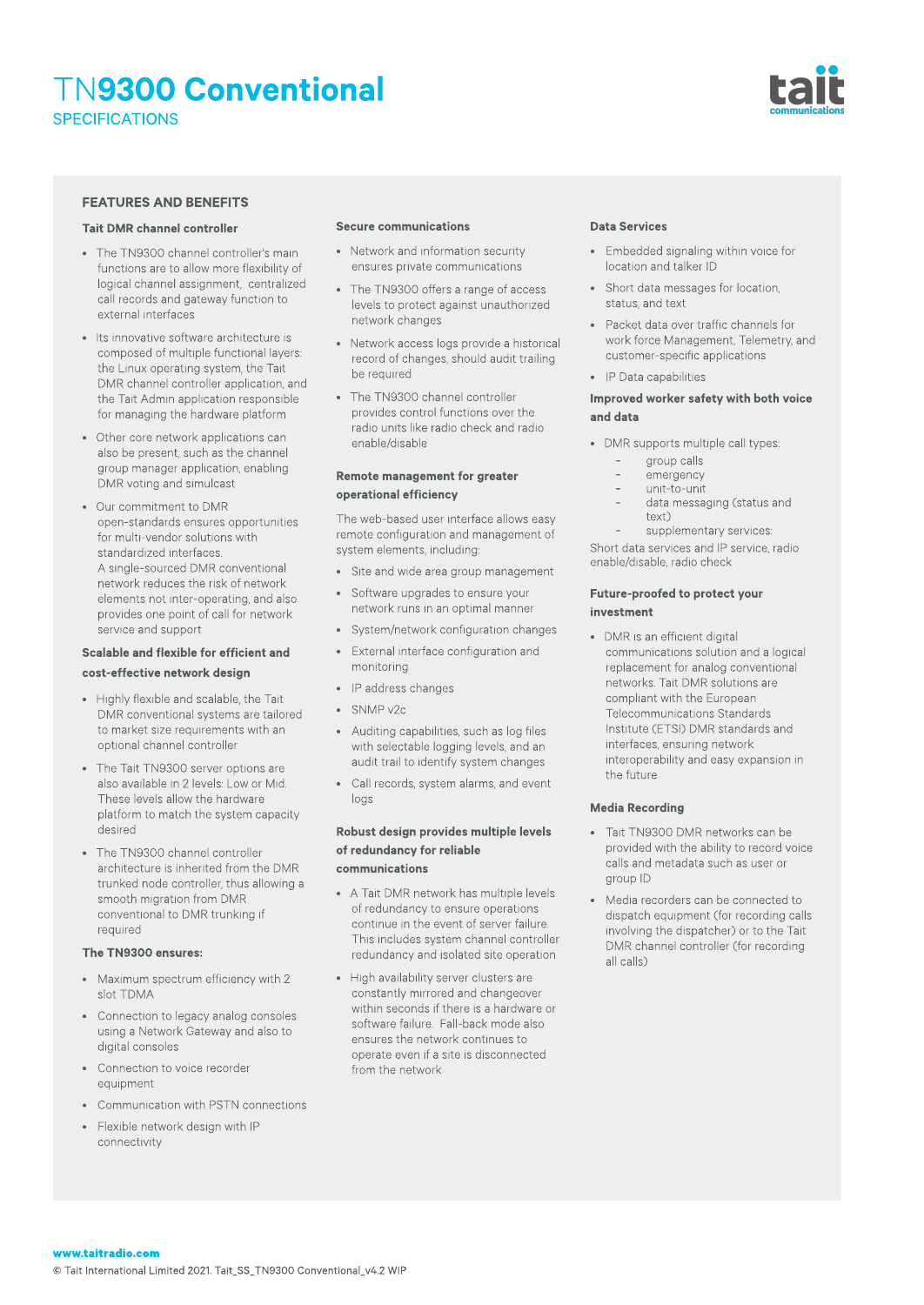

#### INTERFACES

Dispatch console(AIS) Telephone PSTN /PABX (SIP) Voice Recorder (AIS and Tait proprietary VRP) Conventional line (4 or 6-wire E&M via TN8271 network gateway) Location server (Monitoring Services API)

#### WIDE AREA GROUP MANAGEMENT

Add/remove wide area group Add/remove logical channel Assign wide area group to logical channels Customize hang time Multiplegroup support per logical channel

#### OVER THE AIR CALL TYPES

Group call Individual call Emergency call Encrypted call Broadcast call

#### PSTN CALL TYPES

Unit to PSTN call PSTN to unit call PSTN to group call Emergency call

#### SERVICES

**Data** IP data text message Status message Short data message Embedded signaling Supplementary services Radio check Radio enable/disable Emergency alarm Ambient listening/Remote monitor Call alert Channel change **Core features** Simulcast and voted channel group configuration High availability DES Encryption Call records Network alarm collector

#### **LOCATION**

Embedded signaling (during voice calls) Short data message (triggered from radio unit or unsolicited)